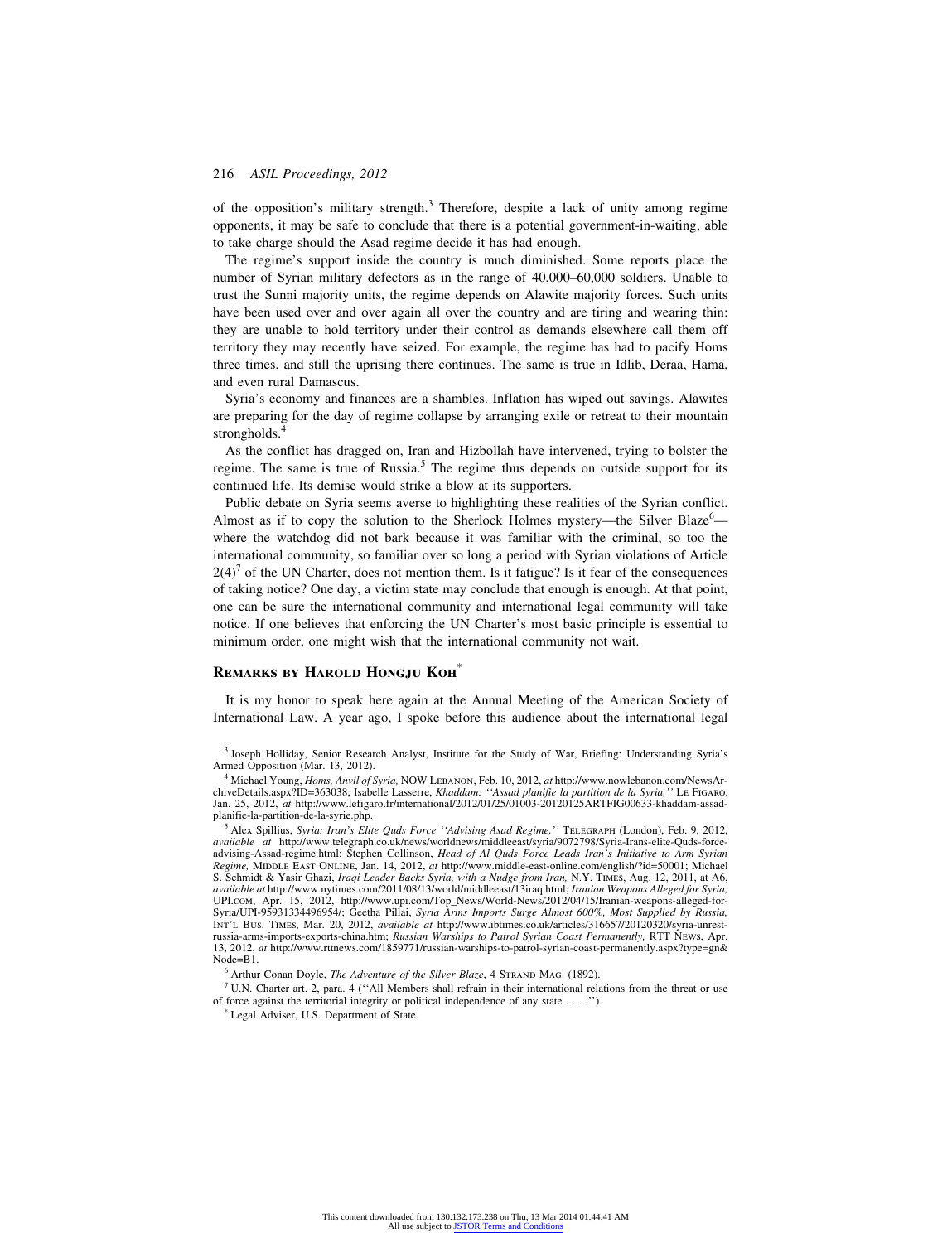basis for the United States' military operations in Libya. In that same spirit of openness and dialogue, I am grateful for the opportunity to engage so many distinguished international lawyers in this room about the very serious challenges we face in Syria today.

Let me divide my comments this morning into three: First, what, precisely, is happening in Syria? Second, what are the U.S. government and the international lawyers within it doing to address the crisis? And third, by what legal principles should this crisis be assessed and lawfully and effectively addressed?

Starting with the facts on the ground, everyone here knows the situation in Syria is extremely grave. As President Obama noted earlier this month, ''what's happening in Syria is heartbreaking and outrageous.... [President Bashar al-Assad] has lost the legitimacy of his people. And the actions that he's now taking against his people [are] inexcusable . . . .'' The Assad regime's brutality is well-documented and not subject to dispute. As Secretary Clinton has detailed,

the regime is creating an appalling humanitarian disaster. Tanks, mortars, and heavy artillery continue to target civilians in residential areas, including women and children. Security forces have cut off electricity and communications, sabotaged water supplies, invaded hospitals, and forced thousands of Syrians to flee their homes. The UN has found crimes against humanity. And now there are reports of troops massing for even more deadly assaults.<sup>1</sup>

The Assad regime's massacre of hundreds of citizens in the city of Homs is only the most flagrant example of its lawlessness and ruthlessness. The regime seems determined to suppress democratic dissent through bloodshed. Our best estimates are that the crisis has already claimed over 9,000 lives and uprooted tens of thousands of Syrians.

Given this alarming snapshot, what should we be doing about it? How can the United States best respond to the situation in Syria, consistent with domestic and international law as well as our values and interests? There are no easy answers, and there is no single tool capable of solving all the problems. The country sits at the hub of a geopolitically sensitive area, bounded by Turkey, Iraq, Jordan, Israel, and Lebanon. Its rulers have had powerful protectors in Russia and China, as evidenced by their vetoes of not one but two Security Council resolutions. Syria is home to a complex mix of ethnic and religious communities. The opposition is still coalescing and faces enormous challenges. People are uncertain about what comes after Assad. There is no denying that this is an enormously challenging moment for all of us who are committed to international human rights and to the rule of law.

Many in our government, and in the State Department, have been working around the clock to evaluate options and facilitate a resolution. President Obama and Secretary Clinton have devoted themselves to an all-out diplomatic effort to help bring increasing pressure to bear on the Assad regime. Secretary Clinton led our efforts at the Friends of Syria Conference in Tunis in February, and has spoken out about the crisis and been engaged behind the scenes on a daily basis. Ambassador Susan Rice has led our efforts at the United Nations, tirelessly working to build a unified position. And from the beginning of the crisis, my colleague Ambassador Robert Ford has displayed extraordinary heroism by risking his own personal safety to engage directly with the Syrian people, including through his travels to Jassim and Hama. He has also used social media to establish channels of communication with the Syrian

<sup>1</sup> Travel Diary: Secretary Clinton Addresses Friends of Syria Meeting, DIPNOTE (U.S. Dep't of State Official Blog) (Feb. 24, 2012), http://blogs.state.gov/index.php/site/entry/travel\_diary\_friends\_of\_syria\_tunis/.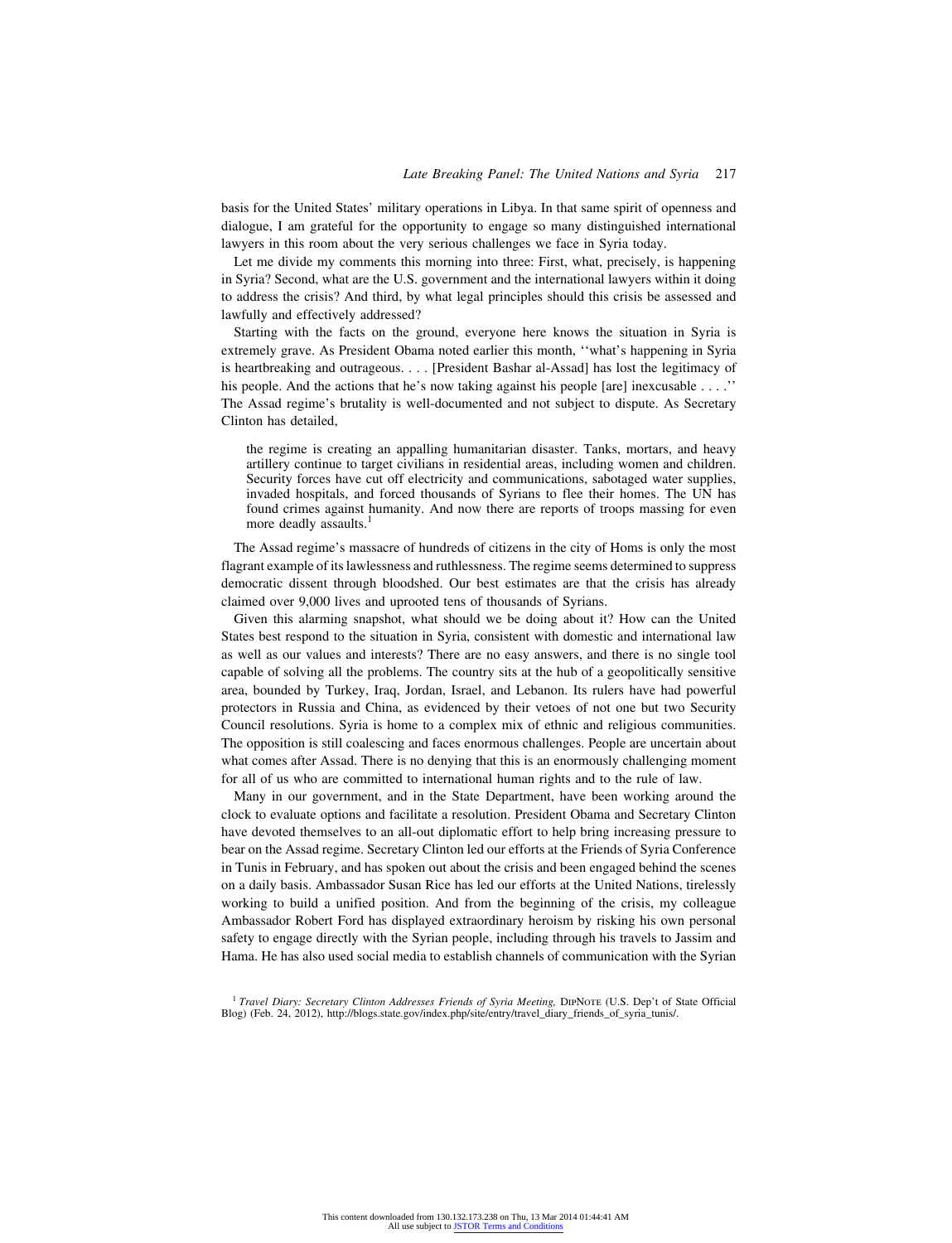people, encouraging them to embrace nonviolent protest and calling the world's attention to the urgency of the human rights and humanitarian situation.

While our efforts have not yet resulted in a resolution to the Syrian crisis, neither have we stood idly by. To the contrary, the U.S. government, together with our partners, has been actively pushing on numerous fronts. We have engaged in ceaseless diplomacy in the Security Council, General Assembly, Human Rights Council, Friends of the Syrian People, and numerous other venues to build international consensus around the Arab League plan and further isolate the Assad regime. We are providing over \$17 million in humanitarian assistance through the UN and other organizations to support the people of Syria, and we are pursuing every available avenue to get that assistance to those in need. We have helped the Syrian opposition prepare to participate in the Syrian-led transition process that the Security Council has endorsed. We have redoubled our efforts to put financial pressure on those responsible for human rights abuses in Syria, including through three executive orders in the past year imposing increasingly severe sanctions. We have sought to ensure that Syrian nationals present in the United States are not forced to return to unsafe conditions, most notably by designating Syria for Temporary Protected Status under federal immigration laws. We have strongly supported the work of the Human Rights Council and the Office of the High Commissioner for Human Rights in documenting and publicizing human rights abuses through the Commission of Inquiry for Syria. And we have begun to discuss issues of accountability with our Arab and international partners. I am particularly proud of the contributions that dozens of lawyers from my own office—what we call the ''L-Syria team'' of the Office of the Legal Adviser—have made to these efforts.

It is our firm hope that the UN Security Council's Presidential Statement of last Wednesday, March 21, will mark a step forward toward a more unified international approach. Like our regional and global partners, the United States has made clear that Assad must immediately end his campaign of savagery against his own people, allow humanitarian aid to enter the country, and make way for a political transition that protects the rights of all Syrians. At the same time, we have made clear that now is the time for all nations to stand behind these demands. The Security Council's statement last week expressed strong support for the sixpoint plan put forward by the UN and Arab League Joint Special Envoy and former UN Secretary-General, Kofi Annan. Most critically, the Council echoed Annan's call for all sides to end the violence, with the onus on the government to take the first steps. The statement calls for immediate implementation of a daily pause in hostilities for the delivery of humanitarian assistance, and also for political dialogue and the release of detained persons. The statement further expresses support for a Syrian-led political transition to a democratic, plural political system. And the statement closes by indicating that the Council ''will consider further steps as appropriate.'' Without speculating on how exactly events might unfold in the weeks ahead, I know the administration will constantly assess what is happening inside Syria and adjust its tactics accordingly.

What international legal principles and other guidelines should govern our actions going forward? Let me close by suggesting three.

First, we must recognize that the primary responsibility for international peace and security in the United Nations system continues to rest with the Security Council. Under the UN Charter, only the Security Council can make certain decisions, such as sanctions determinations, that all UN member states are under a legal obligation to carry out. The General Assembly has already played a very important role in this crisis, as have regional organizations such as the Arab League—a role that Chapter VIII of the UN Charter expressly recognizes.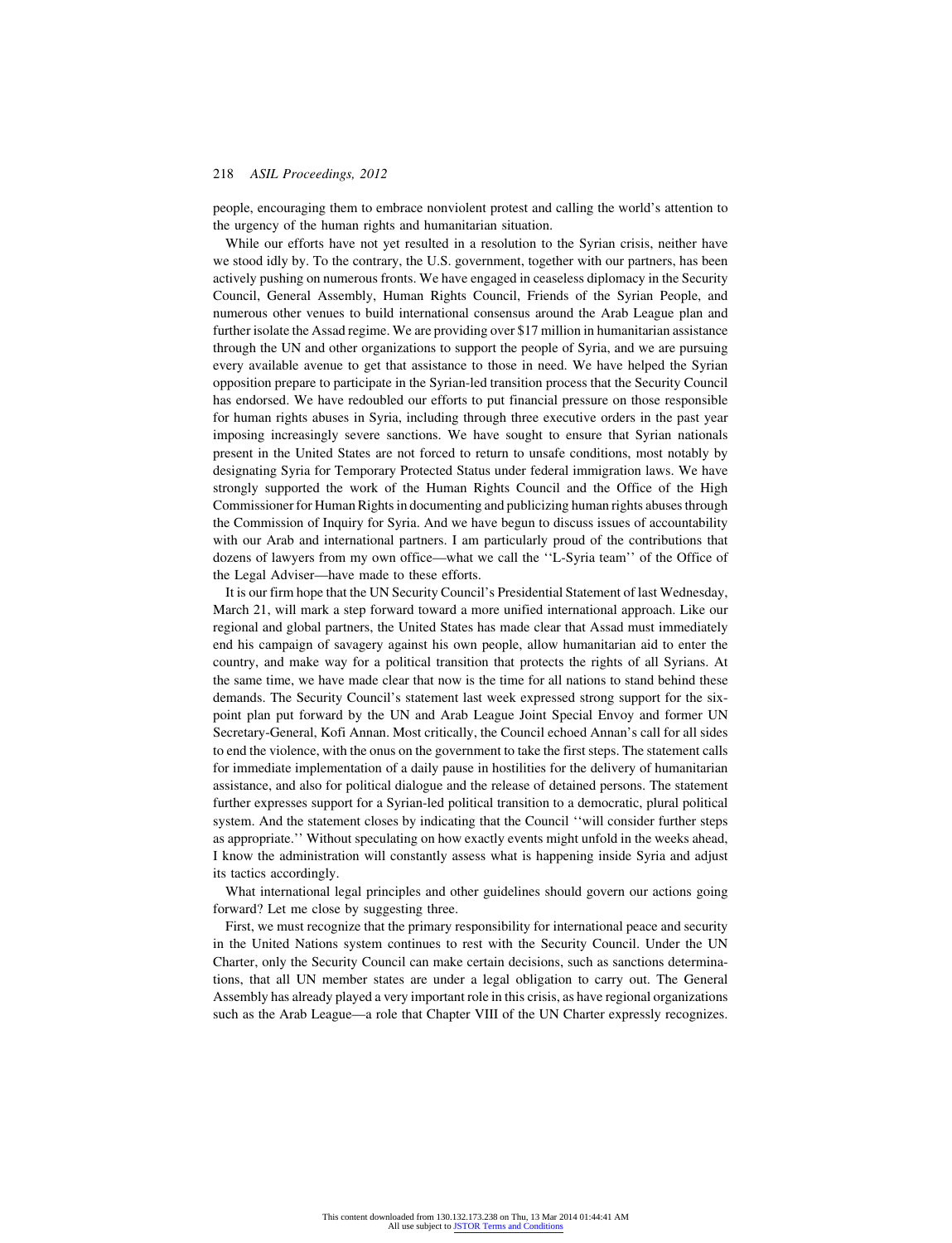We both support and applaud the constructive steps that have been taken by the General Assembly and particularly the Arab League, which has been a leader in seeking to resolve this crisis. But we will also continue to press ahead in the Security Council to build on the advances made in the March 21st Presidential Statement, with its unanimous endorsement of a UN-supervised cessation of violence, humanitarian access to all areas in need, and the beginning of a Syrian-led political transition.

Second, as international lawyers charged with dealing with complexity, we should avoid the trap of seeing this dynamic and multifaceted situation in one-dimensional terms. For that reason, I do not agree with those who insist upon viewing our commitment to solving the Syrian crisis solely through the lens of military intervention. The international community's commitment to solving a problem should not be measured so narrowly. As we have seen throughout the Arab Awakening, different circumstances call for different responses. In addressing the Arab Awakening in Tunisia, Egypt, Libya, Bahrain, and elsewhere, this administration has carefully and consistently applied a smart power approach to foreign policy that rejects ''one-size-fits-all'' thinking.

In so saying, we specifically see no inconsistency between the U.S. approach to Syria and the U.S. approach to Libya. Neither our legal theories, nor our strategic objectives, nor our moral commitments have changed. What *is* different are the facts. As President Obama observed several weeks ago, in Libya we had ''a UN Security Council mandate . . . and we knew that we could execute very effectively in a relatively short period of time.'' As difficult as Libya was, the President added, ''[t]his is a much more complicated situation. . . . [T]he notion that the way to solve every one of these problems is to deploy our military, that hasn't been true in the past and it won't be true now.'' With respect to Libya, the Security Council of course adopted two important resolutions, 1970 and 1973. The proposed Security Council resolutions on Syria have differed substantially from Resolutions 1970 and 1973 in their terms. Moreover, from a practical perspective, it is by no means clear that the type of actions taken to protect Libyan civilians would have the same effect in Syria.

But that does not mean that the international community has turned away from the Syrian people or ignored the responsibility of the Syrian government to protect its civilian population. The Syrian government has been condemned for committing human rights violations by the General Assembly and the Human Rights Council; it has been placed under sanctions by the Arab League, the United States, and the European Union; and it has been the subject of a searching report by a UN Commission of Inquiry—which found credible evidence that it has committed crimes against humanity. As I alluded to earlier, the United Nations and the Arab League appointed Kofi Annan as a Special Envoy to seek both a cessation of hostilities and political reform. And on Sunday, Secretary Clinton will join the next Friends of Syria meeting in Istanbul, which will endorse the Syrian opposition's plan for a peaceful political transition. I recite this list not to suggest that we are satisfied with where things stand in Syria: Of course we aren't. But the principle of a ''responsibility to protect'' vulnerable civilians, or R2P, itself recognizes the importance of pursuing such options. This list of actions does give a sense of how—consistent with the principle of R2P—we and our international partners have been continually seeking out, developing, and using the tools that are available to us and appropriate to the situation to advance the protection of the Syrian population.

Third and finally, a commitment to ensuring that the Assad regime cedes power and a commitment to denying impunity for gross human rights violations can and should be maintained simultaneously. Like so many aspects of the situation, this issue is a delicate